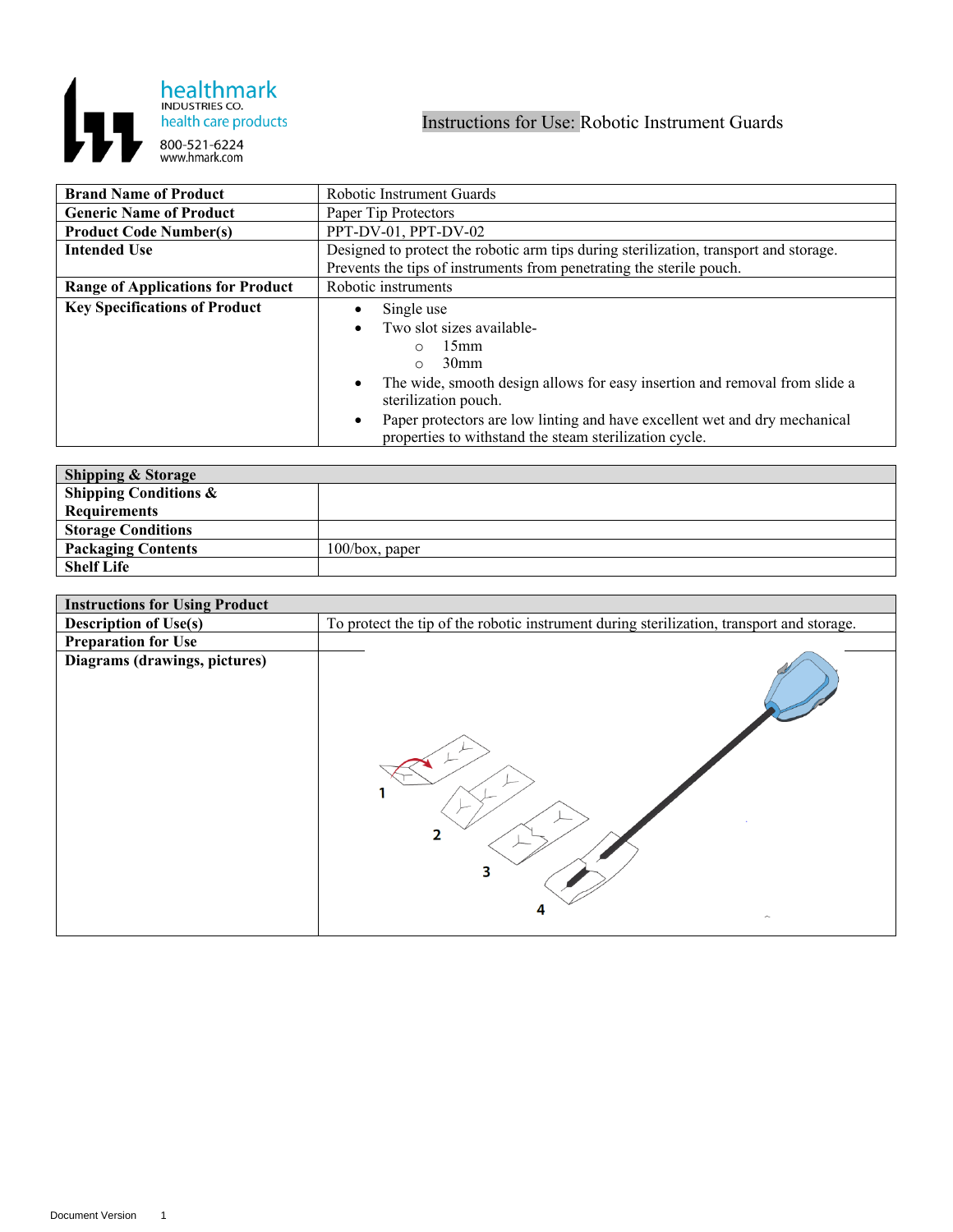|                                          | 5                                                                                                                                                                                                                                               |
|------------------------------------------|-------------------------------------------------------------------------------------------------------------------------------------------------------------------------------------------------------------------------------------------------|
| <b>Steps for Use of Product</b>          | Fold flap (shorter side) Fig. 1<br>1.<br>Toward the base (large size) at the score. Fig. 2<br>2.<br>Tuck the flap into the slotted area. Fig. 3<br>3.                                                                                           |
|                                          | Slide robotic instrument into the first slot, then up through the second slot and<br>4.<br>back into the pocket formed by the flap and base. Fig. 4<br>Slide robotic arm with paper tip protector into the paper pouch for sterilization.<br>5. |
|                                          | Fig. 5                                                                                                                                                                                                                                          |
| <b>Interpretation of Test Results</b>    | Seal pouch as directed by the instrument pouch IFU.<br>6.                                                                                                                                                                                       |
| <b>Contraindications of Test Results</b> |                                                                                                                                                                                                                                                 |
| <b>Documentation</b>                     |                                                                                                                                                                                                                                                 |
| <b>Special Warnings and Cautions</b>     |                                                                                                                                                                                                                                                 |
| <b>Disposal</b>                          | Single-use. Dispose after use in accordance with facility policy.                                                                                                                                                                               |
|                                          |                                                                                                                                                                                                                                                 |

| Compatible with steam sterilization.<br>$\bullet$                                                      |
|--------------------------------------------------------------------------------------------------------|
| Recommended cycle is $132^{\circ}$ C for 4 minutes, or $135^{\circ}$ C for 3 minutes in a pre-vac<br>٠ |
| sterilizer.                                                                                            |
| Paper Material Compatibility                                                                           |
| Steam up to 137°C<br>$\circ$                                                                           |
|                                                                                                        |
|                                                                                                        |

 $\overline{\phantom{a}}$ 

 $\lfloor$